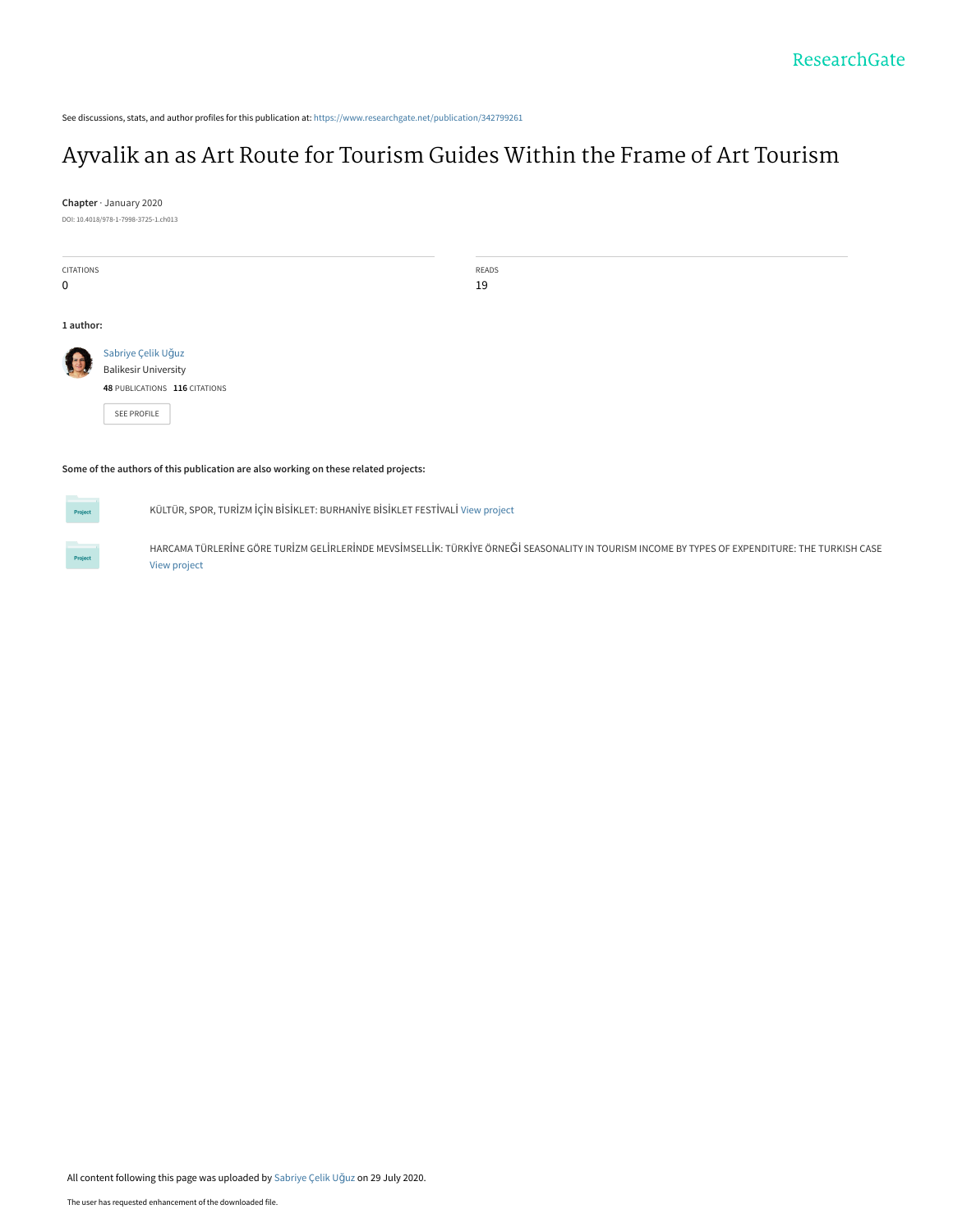# Chapter 13 Ayvalik an as Art Route for Tourism Guides Within the Frame of Art Tourism

**Sabriye Çelik Uğuz https://orcid.org/0000-0002-2424-649X** *Balıkesir University, Turkey*

#### **EXECUTIVE SUMMARY**

*Art is the most important element that directs people to a destination and gives them an original experience in a developing and changing understanding of tourism. Art tourism motivates people to travel, facilitate communication with different cultures, enhance social pride, and contribute significantly to the region's economy. Regions with artistic and touristic attractions are active with art tourism, and they have an art destination brand. In this study, Ayvalik's potential for art tourism is investigated. At the same time, art events, art venues, and artist atelier/studio in Ayvalik are presented with numerical and visual examples. Ayvalik is developed as a new art route within the framework of art tourism and offers various suggestions for its tourist guides.*

#### **INTRODUCTION**

Art is an expression that awakes emotions and thoughts and a language that tells about societies. The best way to know and learn about society is art. Another way is tourism. Along with fulfilling the needs of people such as rest, entertainment, culture, and art, tourism is a phenomenon that brings nations closer together and provides interaction. When we look at the relationship between art and tourism, both are experiences and as an extension of these experiences, art tourism is becoming more and more common. Art and artists make it easy to experience the destination with an authentic and unique sense of place. Art, creating a site-specific reality, plays an active role in the image of the destination (Jolliffe and Cave, 2012: 15). It is also among the most important reasons for traveling and it shapes the expectations of tourists and contributes to the development of tourism. While the artistic activities that are increasing

DOI: 10.4018/978-1-7998-3725-1.ch013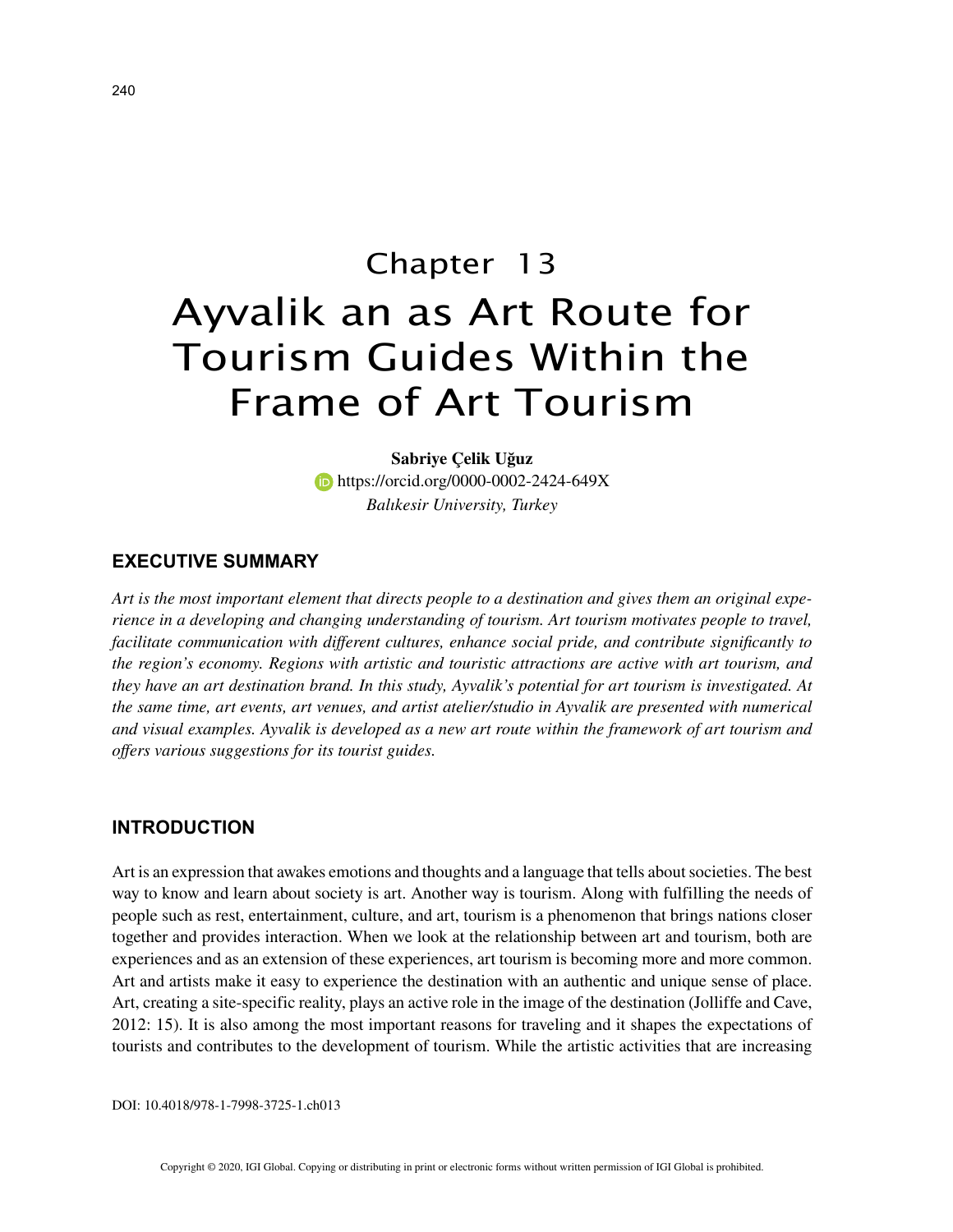#### *Ayvalik an as Art Route for Tourism Guides Within the Frame of Art Tourism*

in recent years have led to the development of tourism, the interest in art has also increased with the increase in tourism activities (Bhatta, 2017: 180).

When culture is defined as maintaining throughout a person's life and shaping his lifestyle, and its relationship with tourism is created, it appears as cultural tourism. Cultural tourism essentially focuses on cultural values and lifestyles on the one hand and social environments where cultural and artistic activities are carried out on the other hand (Andrew and Andrew-Essien, 2013: 276). While cultural tourism in the past has been mostly associated with high culture and cultured people, today it contains many popular cultural attractions that include cultural tourism, sports, living heritage, recent nostalgia and the daily life of local communities. Cultural tourism moving from the concrete heritage of the past to the abstract products of contemporary culture includes heritage tourism (Richards, 2007:2), due to visiting historical artifacts and art tourism as it benefits from current art activities and expands towards creative tourism (Bonet, 2003).

Art tourism, which develops in cultural tourism and takes part as a new touristic product in tourism literature, is a source of motivation for travel and has the power to increase the tourism demand. Many cities and countries attract an influx of tourists by creating an art-based image with its artists, artworks, art activities and programs. The main factor underlying the development of art tourism in cities such as Paris, London, Milan and New York is the understanding and experiencing the contribution of art and culture to urban development by local administrators and politicians. At this point, art becomes an income-generating factor locally and nationally through tourism (Currid, 2007: 2). Art tourism, along with contributing to the urban and national economy, renews the physical and social character of a destination. It brings local people and tourists together, increases community pride, enhances art-related organizations and creates a livelier place (Mandala, 2015: 130; Watson, 2013).

While countries/regions/cities identified with art and art tourism are increasing, it is seen that art has become an institution in Turkey and there has been a movement in the artistic activities in recent years and there have been developments in art tourism. Istanbul, which is an international art center for renewing the image of the country and organizing contemporary art activities, is the focal point of art tourists thanks to its eye-catching museums and galleries, huge exhibitions, fairs, festivals, and biennials. At the same time, Ayvalık district of Balıkesir province, which draws attention with its natural, historical and cultural structure and touristic facilities, hosts art and art activities. In Ayvalık, which is rapidly approaching to become an art destination, art is a part of urban identity and the district renewed with art and came alive with artist workshops. In this study, the potential of being an art destination is revealed by researching the art and tourism environment of Ayvalık. In the context of the study, it has been determined that the district has a liberating and dynamic art environment thanks to its art galleries, projects, events, artists and art workshops and has turned into a city known for art in terms of tourism. Ayvalık, which strengthens the city image with art and is a vibrant city with art tourism, offers an alternative to tourist guides as an art route. In line with these findings, suggestions were made to tourist guides for the development of Ayvalık as an art destination and for more tourists to visit.

### **THE RELATION OF ART AND TOURISM: THE CONCEPT OF ART TOURISM**

The relationship between travel, tourism and art forms art, artworks, artists, the imagination of local people and tourists, and ideas about tourist places. Art tourism, which is a new tourism product and growing rapidly, provides the promotion of travel. Since the desire to see, experience and recognize art